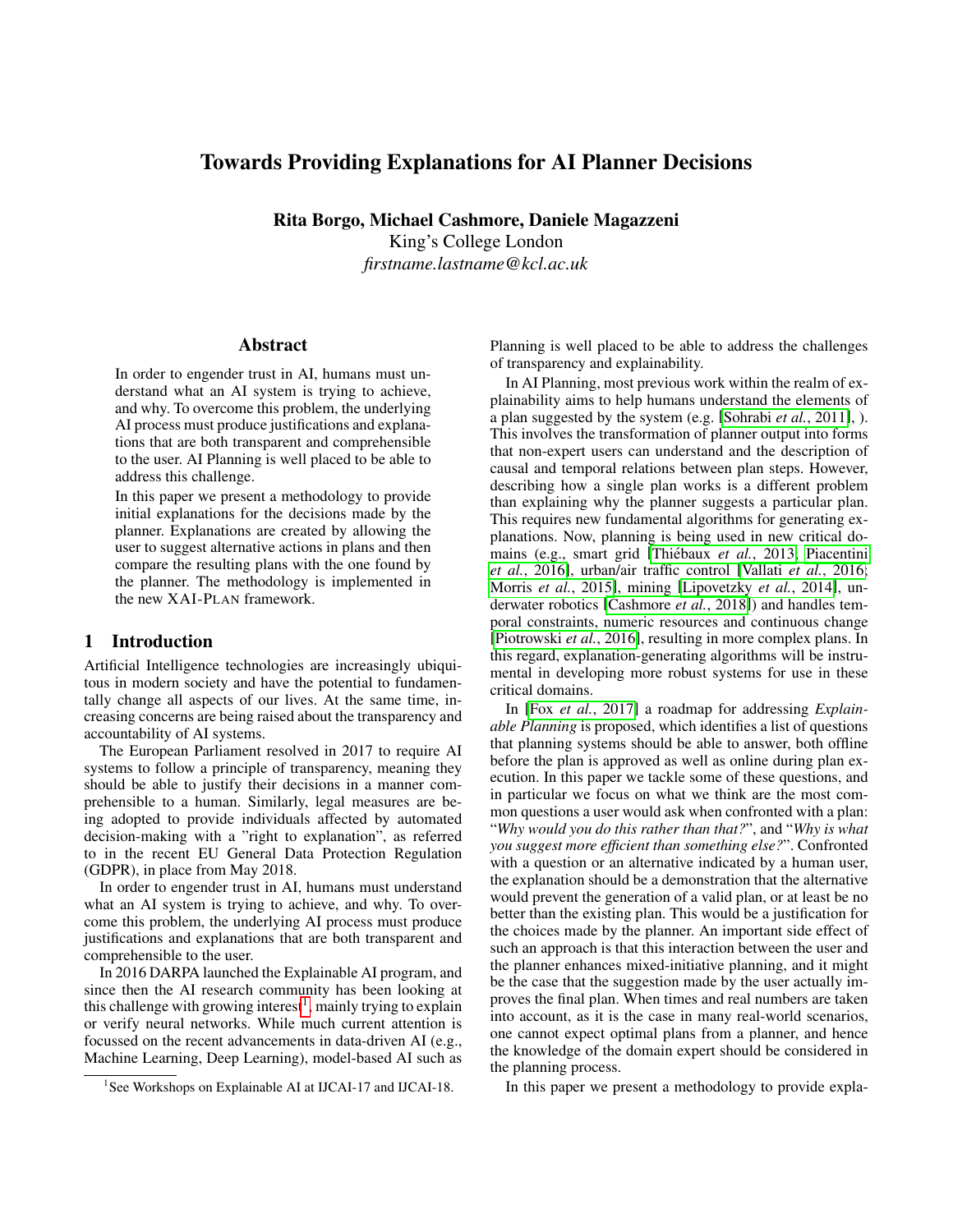nation for the decisions made by the planner. Explanations are created by allowing the user to explore alternative actions in the plans and then compare the resulting plans with the one found by the planner, using different metrics. We implemented the methodology in the new XAI-PLAN framework. The methodology is domain-independent and is agnostic about the planning system used. We evaluated the framework in a number of domains using ROSPlan [\[Cashmore](#page-6-9) *et al.*[, 2015\]](#page-6-9).

The paper is structured as follows. In Section [2](#page-1-0) we provide a brief overview of related work. In Section [3](#page-1-1) we present the methodology and in Section [4](#page-3-0) we demonstrate the methodology with a working example. In Section [5](#page-4-0) we describe the implementation of the XAI-PLAN framework, and Section [6](#page-5-0) concludes the paper.

# <span id="page-1-0"></span>2 Related Work

*Plan Explanation* is an area of planning where the main goal is to help humans understand the plans produced by the planners (e.g., [\[Sohrabi](#page-6-0) *et al.*, 2011; [Seegebarth](#page-6-10) *et al.*, 2012; Bidot *et al.*[, 2010\]](#page-6-11)). This involves the translation of plans to forms that humans can easily understand and the design of interfaces that help this understanding. Relevant works in robotics include [\[Hayes and Shah, 2017;](#page-6-12) [Rosenthal](#page-6-13) *et al.*, [2016\]](#page-6-13). Similar work focuses on generating diverse solutions when user preferences are not known [\[Nguyen](#page-6-14) *et al.*, 2012], or top-k solutions [Katz *et al.*[, 2018\]](#page-6-15). While providing the user with more choice, this does not necessarily provide explanation, nor prevent the user asking why a particular plan is selected.

Kambhampati and his team focus on the important scenario where humans and the agent have different models of the world. Explanations in that context must handle the issue of *model reconciliation* [\[Chakraborti](#page-6-16) *et al.*, 2017; [Sreedharan](#page-6-17) *et al.*[, 2018\]](#page-6-17). In the same context, *Plan Explicability* [\[Zhang](#page-6-18) *et al.*[, 2017\]](#page-6-18) focuses on human interpretation of plans. In this stream of works, the focus is on optimal plans in classical planning, which might differ because of the different models used to generate them. We focus on more expressive domains where the model is well defined, but the resulting state space is too vast and complex. In cases where the model is sufficiently complex, it is not possible to provide explanations that can be well understood in the form of model reconciliation. In this line of research, relevant works include [\[Smith, 2012;](#page-6-19) [Langley](#page-6-20) *et al.*, 2017; Fox *et al.*[, 2017\]](#page-6-8).

# <span id="page-1-1"></span>3 Explanations for Planner Decisions

When confronted with a plan generated by a planner, a common question the user might ask is: "*Why does the plan contain this action rather than this other action that I would expect?*". Indeed, it should be noted that the support of AI is even more relevant when the AI suggests to do something *different* from what the user would do (and in particular a domain expert). At the same time such a different action plan would need an explanation before the user can be confident on its effectiveness and approve the plan.

For an effective explanation, rewriting the steps of the planning algorithm in natural language is not what is required. Nor is it very helpful to provide the heuristic evaluations of the states selected by the planner when searching for a plan [Fox *et al.*[, 2017\]](#page-6-8).

Rather, we argue that what can justify the selection of a set of actions by a planner is that this set of actions proves to be better, or at least no worse, than the set of actions the user would select. To this aim, a framework for providing explanations should allow the user to explore alternative actions in the plan and then compare the resulting plans with the one found by the planner. Different metrics can be used to evaluate the quality of different plans. Such an approach would increase the confidence of the user in the planner and would give him/her evidence for accepting or rejecting plans.

In this work, we use this approach to tackle the first three questions considered in the roadmap for explainable planning proposed in [Fox *et al.*[, 2017\]](#page-6-8):

- Q1 Why did you do that?
- Q2 Why didn't you do something else (that I would have done)?
- Q3 Why is what you propose to do more efficient than something else (that I would have done)?

In order to evaluate different alternatives, it is necessary to infer by what metric the alternatives are to be compared (one plan might be longer but cheaper than a second — depending on the relative values of time and money, either plan might be considered better). Furthermore, the user might want to change more than one action in the current plan, or iteratively revise the plan, or explore more than one alternative for a given action. This is represented by the diagram in Figure [1](#page-2-0) proposed in [Fox *et al.*[, 2017\]](#page-6-8). Finally, as the set of possible alternatives the user might consider is potentially infinite, it is necessary to drive the user in the questions he/she can ask.

We considered all these issues in the development of XAI-PLAN, which is a methodology for providing explanations according to the view described above, and also gives the name to the framework implementing such methodology.

### <span id="page-1-2"></span>3.1 The XAI-PLAN Methodology

XAI-PLAN is based on the idea that the user should be allowed to explore alternative plans by suggesting different actions in the plan. This paradigm provides an answer to questions like,

### *Why does the plan contain action A rather than action B (that I would expect)?*

The planning system is then used not only to generate the initial plan, but also to explore the alternative plans resulting from the user suggestions.

More formally, the XAI-PLAN methodology is presented in Algorithm [1.](#page-2-1) This algorithm takes as input an initial set of plans, which at the beginning contains only a single plan. The user selects an action in the plan (line 2), and this corresponds to *action A* in the question template above. As said before, the part of the question *"rather than action B"* is open to a possibly infinite set of instances. To this end, XAI-PLAN restricts this set to the applicable actions (line 3). The list of applicable actions is generated in the following way: first the state in which action a is applied in plan  $\pi$  is obtained. Then,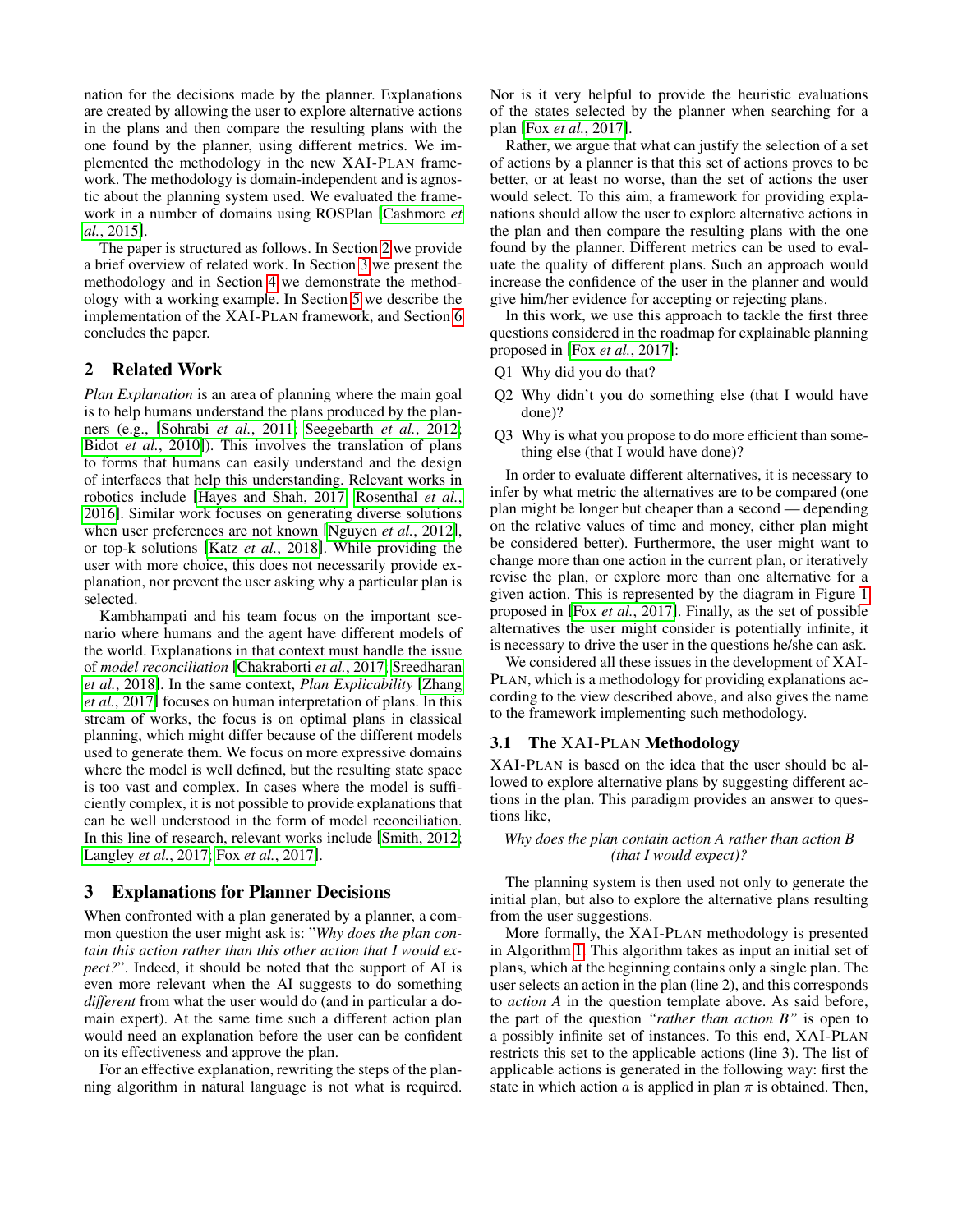<span id="page-2-0"></span>

Figure 1: Possible plan behaviours after human-decision injection.

the set of all ground actions are filtered to only those whose preconditions are achieved in that state, minus the original action a. These actions are presented to the user, who can then select one of them (line 4).

| <b>Algorithm 1: XAI-PLAN</b>                                 |
|--------------------------------------------------------------|
| <b>Input:</b> initial set of plans $\Pi$                     |
| Loop                                                         |
| $\triangleright$ User chooses an existing plan               |
| $1: \pi \leftarrow selectPlan(\Pi)$                          |
| $\triangleright$ User chooses an action within that plan     |
| $2: a \leftarrow selectAction(\pi)$                          |
| $\triangleright$ Generate list of alternative actions        |
| $3: applicable\_actions \leftarrow generate Actions(\pi, a)$ |
| $\triangleright$ User selects an alternative action          |
| $4: a' \leftarrow selectAction(applicable\_actions)$         |
| $\triangleright$ New plan is generated                       |
| $5: \pi' \leftarrow generatePlan(\pi, a, a')$                |
| $6: \Pi \leftarrow \Pi \cup \pi'$                            |
| EndLoop                                                      |

<span id="page-2-1"></span>Given a suggested action, a new plan is generated to answer the user's query (line 5). This can be done in one of four ways (described more in detail in the next section): planning from the initial state and forcing the user action to be performed, forcing the user action to be performed within a time-window, planning from the state after applying the user action, or planning both plan segments before and after the user action separately.

Finally, the new plan is added to the list of plans Π, which can be compared, and selected for further modifications (line 6). This allows iterative exploration of alternative plans.

### 3.2 Exploring Alternative Plans

After the user selects an alternative action, one way to explore alternative plans is to inject the user action in the plan and then replan from there. Figure [1](#page-2-0) shows the possible outcomes:

(a) One possible behaviour is that the planner simply undoes the effect of the user action in order to return as quickly as possible to the original plan. While this might be the most efficient solution, it is undesirable from the standpoint of plan explanation, as it does not show clearly if an alternative exists, and the comparative quality of that alternative plan.

- (b) The reversal of the user action can be avoided by enforcing the planner does not revisit state s. The second behaviour illustrates that the new plan, through actions  $B, \beta_1, \ldots, \beta_k$  does return to the original plan, by a more or less efficient route than actions  $A, \alpha_1, \ldots, \alpha_k$ .
- (c) The third behaviour shows the case where a new plan is found by the planner, without returning to the original planned actions.
- (d) The fourth behaviour shows the case where no new plan is discovered, as the planner is unable to return to the original plan, and no alternative path to the goal exists.

Note, however, that replanning after applying the user action is not the only option, as replanning from the initial state with additional constraints is also possible. In the XAI-PLAN framework, there are four implementations of generatePlan in Algorithm [1.](#page-2-1) These are:

- 1. planning from the state after applying the user action,
- 2. planning from the initial state and forcing the user action to be performed,
- 3. planning from the initial state and forcing the user action to be performed within a time-window,
- 4. or planning both plan segments before and after the user action separately.

Planning from the state obtained after applying the user action is done by disallowing the undo action, and then replanning. Planning from the initial state is achieved by updating the domain model to include a new predicate, (applied-user-action), which is included as an effect of a new operator (user-action). The new fact achieved by the user action is added as a goal of the problem, ensuring that the action is applied at least once in the plan.

When planning again from the initial state, there is a risk that the user action is performed differently from what was intended by the user. For example, the action might be appended to the end of a complete plan, simply to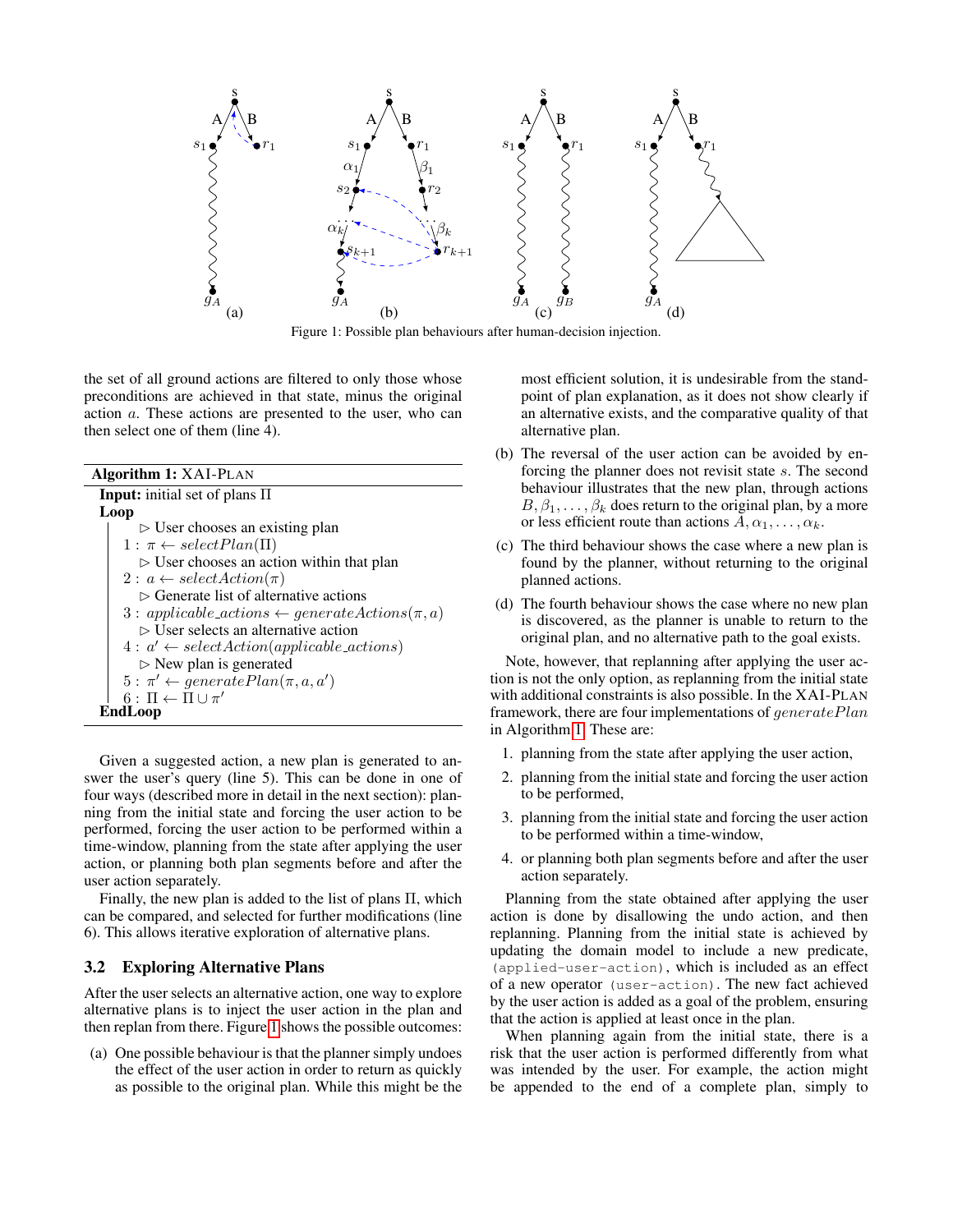achieve the applied-user-action effect. In a temporal plan, the user is able to specify a time-window in which they would like the action to be performed. This is done by adding a new predicate to the domain that is a condition of the user action operator, and can be enabled and disabled by timed-initial-lieterals (TILs). For example, the fact (applicable-user-action) is added as a new start condition of the operator (user-action). Then, two TILs are added to the problem,

(at LB (applicable-user-action)) and

(at UB (not (applicable-user-action))),

where LB is the lower bound on the time-window, and UB is the upper bound. This ensures that the action is applied in the time-window that interests the user.

The final strategy is to plan separately from the user action to the goal (the *later plan*) and from the initial state to the user action (*initial plan*). The final plan shown to the user is obtained by concatenating the initial plan, the user action, and the later plan. Planning the later plan is performed by planning from the state after applying the user action, using the original goals. Then, a new problem is generated with the same initial state as the original problem, and goal to achieve the weakest conditions of the later plan. The weakest conditions are those facts which are conditions for actions in the later plan, not already supported by effects. An example of each approach to plan generation is described in the next section.

# <span id="page-3-0"></span>4 Examples of Exploring Alternative Plans

In this section we provide some examples of the four approaches to generating a new plan using the user suggested action, and some discussion on the strengths and drawbacks of each option.

<span id="page-3-1"></span>

Figure 2: Problem setup for the DriverLog domain. The drivers, trucks, and packages are at location A.

Consider the problem shown in figure [2](#page-3-1) from the *Driverlog* domain. In this problem two packages must be delivered to two separate locations. There are two drivers and two trucks available. Let us assume the plan found for this problem is shown in figure [3.](#page-3-2)

```
0.0: (board-truck d2 t1 a) [10.0]
 0.0: (board-truck d1 t2 a) [10.0]
10.0: (load-truck p2 t1 a) [10.0]
10.0: (load-truck p1 t2 a) [10.0]
20.0: (drive-truck t2 a b d1) [30.0]
20.0: (drive-truck t1 a c d2) [30.0]
52.0: (unload-truck p1 t2 b) [10.0]
52.0: (unload-truck p2 t1 c) [10.0]
Figure 3: Plan generated for the driverlog problem. The highlighted
```
action is selected by the user to be changed.

We explore the case in which the user wishes to see plans that only use one truck to deliver the package, so that they might keep one truck in reserve.

### Example 1: Planning from the initial state

The user selects the highlighted action in figure [3](#page-3-2) and chooses the alternative action,  $($ load-truck p1 t1 a), which loads the package into the first truck with the other package. A new plan must be generated from the initial state that achieves the goal and includes the action specified by the user.

This is done by updating the domain model to include a new predicate, (applied-load-truck ?p ?t ?l), which is included as an effect of a new operator (user-action-load-truck). The grounded fact (applied-load-truck p1 t1 a), achieved by the user selected action, is added as a goal of the problem. In general, the new operator included in the domain is an exact copy of the operator selected by the user, with the addition of the user-action effect. The plan generated for this problem is shown in figure [4.](#page-3-3)

```
0.0: (board-truck d2 t1 a) [10.0]
 0.0: (board-truck d1 t2 a) [10.0]
10.0: (load-truck p2 t2 a) [10.0]
10.0: (load-truck p1 t1 a) [10.0]
20.0: (drive-truck t2 a c d1) [30.0]
20.0: (drive-truck t1 a b d2) [30.0]
52.0: (unload-truck p1 t1 b) [10.0]
52.0: (unload-truck p2 t2 c) [10.0]
```
Figure 4: New plan generated from the initial state, forcing the highlighted user action.

When a time-window is specified, the user suggested load-truck action must be applied within a time-window, as descibed in section [3.1.](#page-1-2) The resulting plan for this problem is the same as that shown in figure [4.](#page-3-3) As we can see, the planner swaps which package to load in which truck.

The drawback of planning from the initial state is clear from this example – that the new plan still uses both trucks to deliver the packages. The question from the user, "why not use only one truck to deliver both packages?", is not given only by an action to be applied, but also the context in which that action should be applied. In this case, the action to load the package into truck  $t_1$  in the state in which the other package was already loaded into  $t1$ .

### Example 2: Planning after the user action

Planning from the state after applying the user action provides a plan that does show one truck delivering both packages, as shown in figure [5](#page-3-4)

```
0.0: (board-truck d2 t1 a) [10.0]
 0.0: (board-truck d1 t2 a) [10.0]
10.0: (load-truck p2 t1 a) [10.0]
10.0: (load-truck p1 t1 a) [10.0]
20.0: (drive-truck t1 a b d2) [30.0]
52.0: (unload-truck p1 t1 b) [10.0]
62.0: (drive-truck t1 b c d2) [30.0]
94.0: (unload-truck p2 t1 c) [10.0]
```
Figure 5: Plan generated from the user action, using only one truck.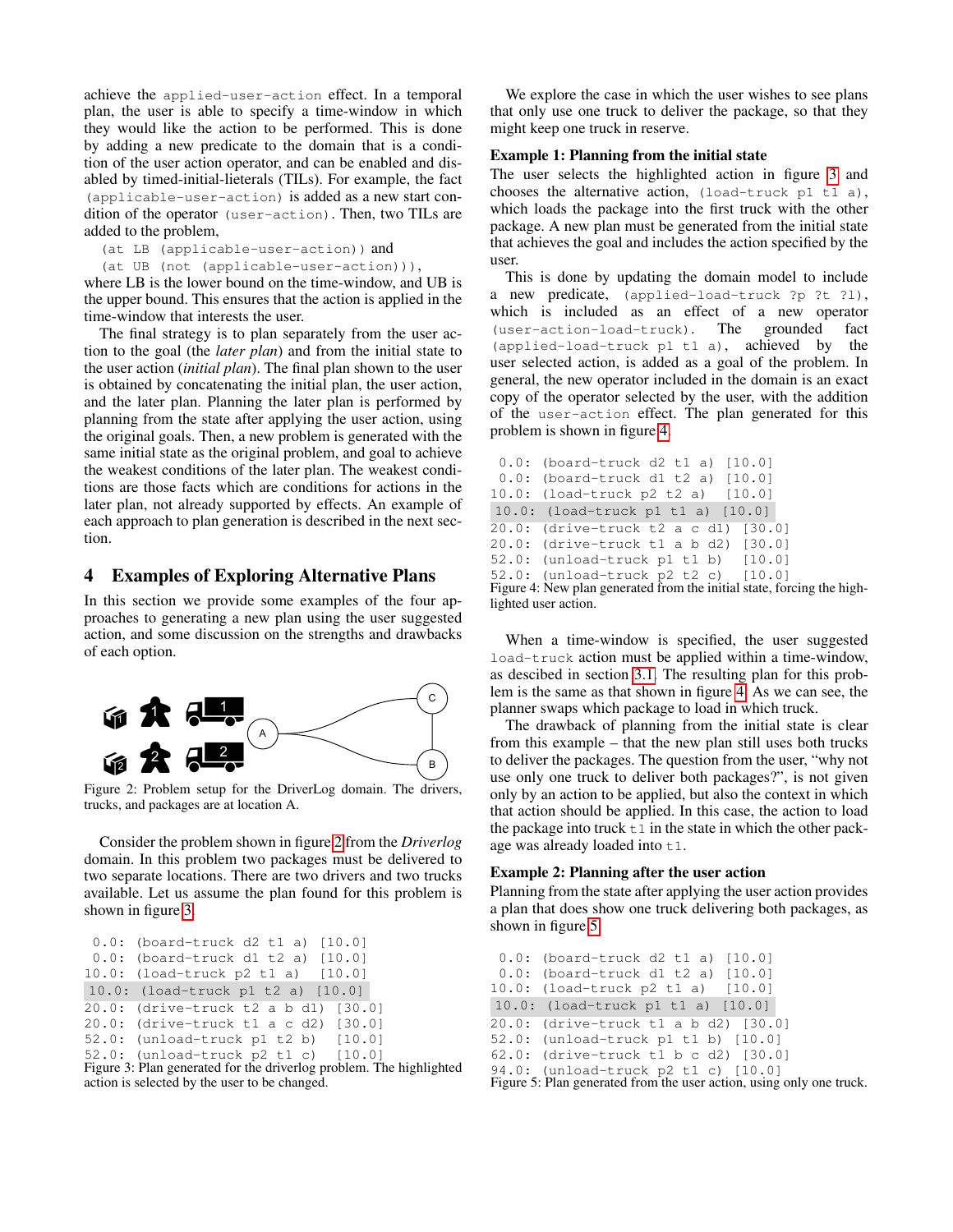Consider the problem as shown in figure [6.](#page-4-1) This problem resembles the first with the addition that one driver is separated from the trucks by a long path. A plan generated from the state after the user action is shown in figure [7.](#page-4-2) The second driver, although no longer required, is still planned to walk along the long path to reach the trucks. This has the effect of dramatically reducing the plan's quality, and illustrates the drawback to planning from the user action – the quality of the plan shown to the user might be far from what is realistic. Although the plan generation is answering the question the user asks by considering the suggested action and state in which it was suggested, the answering plan is not a good answer.

<span id="page-4-1"></span>

Figure 6: Problem setup for the DriverLog domain. The drivers, trucks, and packages are at location A.

```
0.0: (walk d2 d a) [60.0]
 62.0: (board-truck d2 t1 a) [10.0]
 62.0: (board-truck d1 t2 a) [10.0]
 72.0: (load-truck p2 t1 a) [10.0]
72.0: (load-truck p1 t1 a) [10.0]
 82.0: (drive-truck t1 a b d2) [30.0]
114.0: (unload-truck p1 t1 b) [10.0]
144.0: (drive-truck t1 b c d2) [30.0]
176.0: (unload-truck p2 t1 c) [10.0]
```
Figure 7: Plan generated from the user action, using only one truck. The second driver spends a long time walking.

#### Example 3: Planning before and after the user action

When planning the initial and later plans separately, the state in which the user suggested the action is not lost. The resultant plan, obtained by concatenating the initial plan, user action, and later plan is shown in figure [8.](#page-4-3) This plan uses only one truck, as the later plan was generated from the state of the user's suggested action, and also does not waste time waiting for the second driver, as the initial plan was also regenerated.

```
0.0: (board-truck d1 t1 a) [10.0]
10.0: (load-truck p2 t1 a) [10.0]
10.0: (load-truck p1 t1 a) [10.0]
20.0: (drive-truck t1 a b d1) [30.0]
52.0: (unload-truck p1 t1 b) [10.0]
62.0: (drive-truck t1 b c d1) [30.0]
94.0: (unload-truck p2 t1 c) [10.0]
Figure 8: Plan generated from the user action, using only one truck,
and without waiting for the second driver.
```
However, this approach also has the drawback that the context of the user action might be lost. For example, if the user suggested that the first load action be altered, then the action is suggested in the context of the later plan, and not the state in which the action is suggested. Identifying exactly what context matters with respect to an action suggestion is a challenging topic that we will explore in future work.

### <span id="page-4-0"></span>5 The XAI-PLAN Framework

XAI-PLAN has been implemented using the ROSPlan framework [\[Cashmore](#page-6-9) *et al.*, 2015], which provides an interface to AI planning systems and a method for storing and modifying PDDL models in the Robot Operating System (ROS).

Figure [9](#page-5-1) shows an overview of the XAI-PLAN framework. The XAI-Plan node implements the algorithms for generating explanatory plans, described in sections [3.1](#page-1-2) and [4,](#page-3-0) and communicates to the user through a user interface described below. The *knowledge base*, *problem interface*, and *planner interface* are supplied by ROSPlan, which are used to store a PDDL model and provide an interface to the AI planner.

To provide a list of applicable actions to the user, the interface of the ROSPlan knowledge base is used to find the state at the point in the plan selected by the user, and then to retrieve the list of all grounded actions whose preconditions are achieved in that state.

Given an action suggested by a user, the domain is modified using the knowledge base interface, generating new predicates and operators that are required for the method of planning, as described in section [4.](#page-3-0) The initial state and goal of each problem instance are also set using this interface. The *problem interface* and *planning interface* nodes are then called to generate new plans for these problem instances.

The new plans are concatenated, if required and as described in section [4,](#page-3-0) and then shown to the user alongside a comparison with previously generated plans. The user controls these actions through a graphical user interface.

#### 5.1 Interface Design

The interface was designed following a user-centered approach; each component either supports a user initiated action or caters for a possible user need, such as performance comparison or plan generation tracking. A screenshot of the interface is provided in Figure [10.](#page-5-2) The interface structure naturally unfolds the refinement cycles detailed in Algorithm [1.](#page-2-1)

A top bar  $(|1|)$  allows the user to select domain file, problem file, and planner. The *Plan* button  $(|3|)$ , when pressed, initiates the plan generation process using the selected planner. The *Current Plan* section  $(|2|)$  holds the current plan, which initially will be the one generated by the planner without user intervention. Each action within the *Current Plan* window can be individually selected by the user. After selection, XAI-PLAN will prompt the planner to suggest feasible alternative actions to the user. The list of alternative actions is displayed inside the *Alternative Actions* section ( 4 ). The user is then allowed to either select any of the proposed alternative actions, or continue with the current plan and select a different action to compute a different set of alternative actions. Selection of any action within the *Alternative Actions* list will prompt the planner to generate an alternative plan which is displayed inside the *Alternative Plan* section  $(|5|)$ .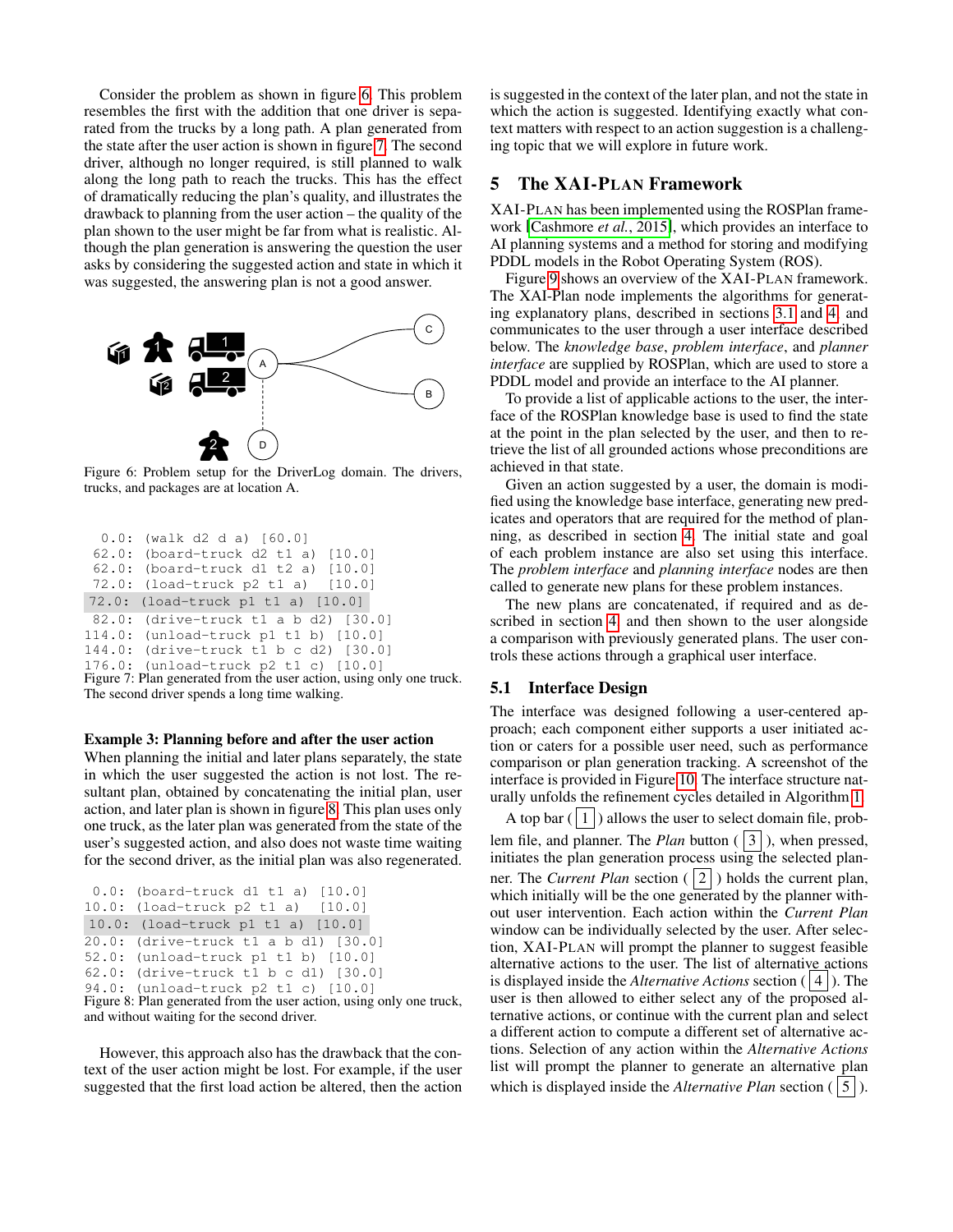<span id="page-5-1"></span>

Figure 9: XAI-PLAN architecture and its integration with ROSPlan.

<span id="page-5-2"></span>

Figure 10: XAI-Plan Interface detailed description. Actions highlighted in light red show the actions selected by the user for replacement. The action highlighted in light green shows the selected alternative action within a newly generated plan.

A textbox  $(|8|)$  provides real-time feedback to the user, the textbox also allows user annotation to be added to the communication stream. Generated plans can be compared among each other via the *Compare* button  $(|3|)$ . The user is allowed to define metrics to evaluate the quality of a plan via the *Add Metric* button ( $|3|$ ). Quality of plans are displayed through a real-time chart in the *Charts* section  $(|7|)$ . We have chosen a standard bar chart as the most appropriate representation for metric values. The *Plans Generation Tree* section ( 9) encodes a "plan hierarchy". The root of the hierarchy is the first plan generated by the planner. Each generated alternative plan saved by the user via the *Save Plan* button  $(|6|)$  is automatically inserted into the hierarchy as a child of the current plan. Each node in the hierarchy contains: the plan ID, its cost, the action suggested by the user and the action replaced. The tree allows an easy navigation between the plans the user is exploring. Finally the *Save Workspace* button ( 3 ) allows the user to save the current workspace.

### <span id="page-5-0"></span>6 Conclusions

We have presented a methodology for providing explanations for the decisions made by the planner. The core idea is to allow the user to explore alternative actions within plans, generate a set of new plans, and then compare their costs. An explanation for a plan found by the planner is provided by showing that the plan is no worse than the alternative plan the user would expect. The methodology is implemented in the new XAI-PLAN framework, which is integrated in ROSPlan, and provides a user-centered interface. Future work will explore a number of exciting issues such as temporal choices and context identification, and will feature a user study to assess the impact of explanations in trust and confidence.